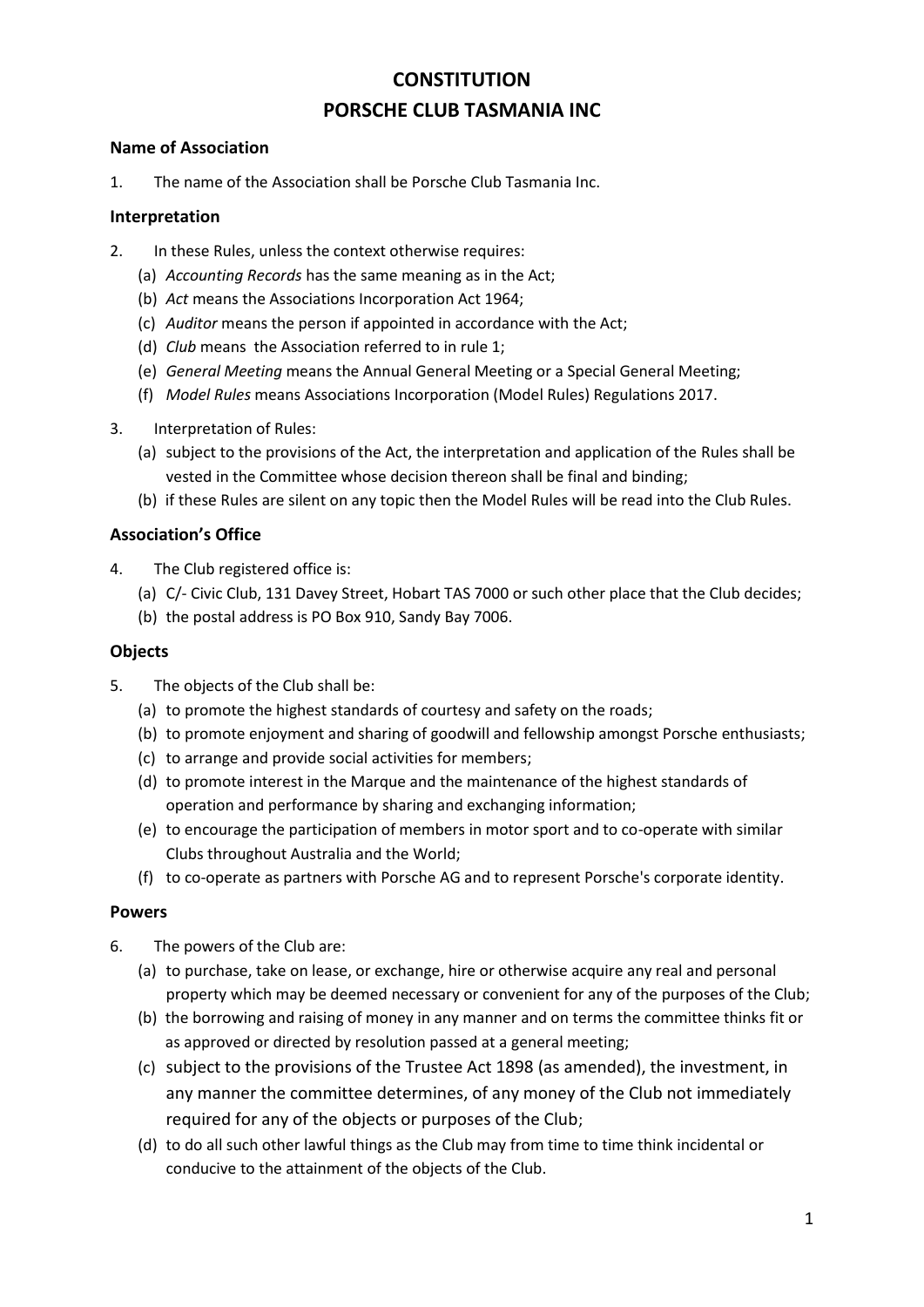## **Membership**

- 7. Membership generally:
	- (a) membership is open to persons who have applied for membership in writing in such form as the Committee shall determine from time to time and whose application been accepted by the Committee;
	- (b) notwithstanding anything contained herein to the contrary, the right to vote at any meeting and the right to be elected to any office of the Club shall be restricted to adult ordinary members;
	- (c) members employed by another automotive brand or an automotive accessory company or owners of competing companies in the automotive industry shall not have the right to be elected to any office of the Club.
- 8. Ordinary Membership qualifications:
	- (a) a person is eligible for membership if the person is the owner of a Porsche vehicle or has a Porsche vehicle at their permanent disposal; or
	- (b) the person is the partner of an ordinary or life member.
- 9. Associate Membership qualifications: Associate Membership is open to persons who are not the current owner of a Porsche but support the Porsche brand and the Club's objects that the Committee votes to accept.
- 10. Life Membership qualifications:
	- (a) A person is eligible to be a Life Member of the Club if the Committee votes to issue membership for life and the person is a Member of the Club;
	- (b) Life Members have the right to vote but do not pay membership fees.
- 11. Honorary Membership qualifications:
	- (a) a person is eligible for Honorary Membership if that person's membership would be beneficial to the Club and the committee awards the person Honorary Membership;
	- (b) Honorary Members are not required to pay fees;
	- (c) Honorary Members shall not have voting rights nor shall they have the right to be elected to any office of the Club.
- 12. Other Membership matters:
	- (a) the Secretary shall maintain a register in hard copy and digital form, stating the name, address and car details of each financial member such register to be updated accordingly and supplied to the committee on a regular basis;
	- (b) the Committee may determine the amount of the annual subscription for which members and members with a partner and/or dependant shall become liable for the current year which shall become due and payable on the following March 31;
	- (c) the first annual subscription of a new member applicant, if joining after October 1 shall pay one half of the annual subscription, or if joining after January 1 shall pay the full annual subscription with the renewal date of 31 March the following year;
	- (d) any right, privilege or obligation of a person as a member of the Club is not capable of being transferred to another person and terminates when the person ceases to be a member of the Club.

# **Termination of Membership**

- 13. Termination:
	- (a) a member may resign from the Club at any time by giving notice in writing to the Secretary,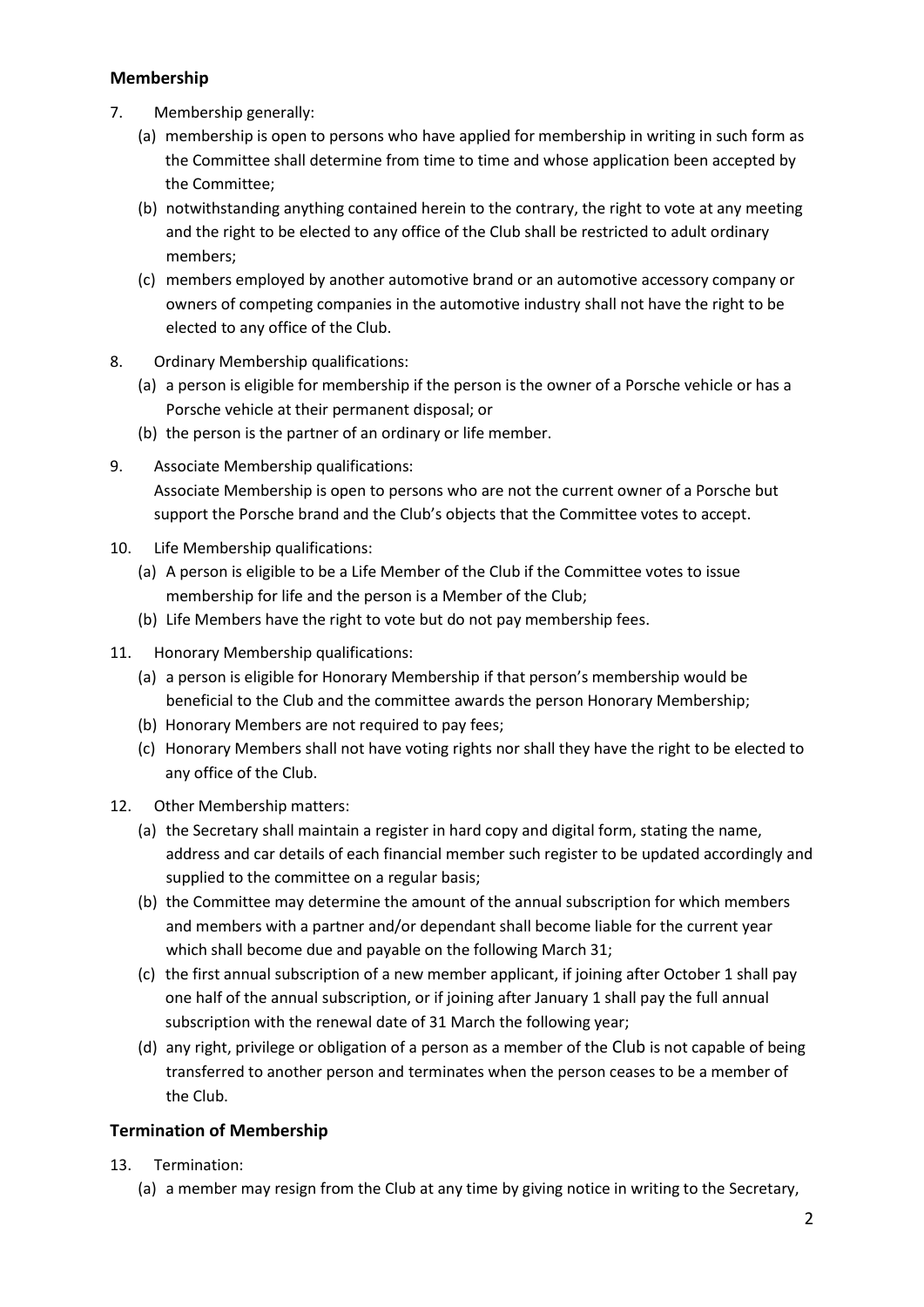such termination shall take effect at the time such notice is received by the Secretary; or (b) If a member:

- (i) is convicted of an indictable offence; or
- (ii) fails to comply with any of the provisions hereof for 2 months or more; or
- (iii) has membership fees in arrears for a period of 2 months or more; or
- (iv) conducts himself in a manner considered to be injurious or prejudicial to the character or interests of the Club;
- (c) the Committee shall consider whether that membership shall be terminated under these Rules and the member shall be given fair opportunity of presenting a case for continuing membership;
- (d) failure of such member to respond within 14 days to requests by the Committee in writing shall render such membership terminated.

## **Appeal Against Termination of Membership**

14. Appeals:

Any member whose membership has been terminated by virtue of these Rules may appeal the decision. Such an appeal shall be in writing and be heard at a Special Meeting convened by the Committee and comprise the President, the Appellant and an independent Arbiter nominated by the Confederation of Australian Motor Sport Limited or its successor.

## **The Committee**

- 15. The Committee shall consist of:
	- (a) President
	- (b) Vice President
	- (c) Secretary
	- (d) Treasurer
	- (e) Committee Person(s).
- 16. Committee Powers and Obligations:
	- (a) the Committee shall have general control and management of the administration of the affairs, property and funds of the Club as set out herein;
	- (b) at the Annual General Meeting of the Club all members of the Committee shall retire but shall be eligible for re-election;
	- (c) the position of any committee member absent for three consecutive committee meetings without leave shall automatically become vacant;
	- (d) the Committee may delegate any of its powers to a sub-committee consisting of such persons whether members of the Committee or not. The President of the Club shall be an *ex officio* member of any sub-committee so formed;
	- (e) a resolution in writing signed by all members of the Committee shall be as valid and effectual as if it had been passed at a meeting of the Committee duly convened and held;
	- (f) the Committee may during any year appoint a member to fill a casual vacancy on the Committee;
	- (g) any member of the Committee may resign from membership of that Committee at any time by giving notice in writing to the Secretary;
	- (h) any member may be removed from office at a Special General Meeting of the Club, where such member shall be given the opportunity to fully present his/her case thus having rights of Appeal.
- 17. Committee Meetings: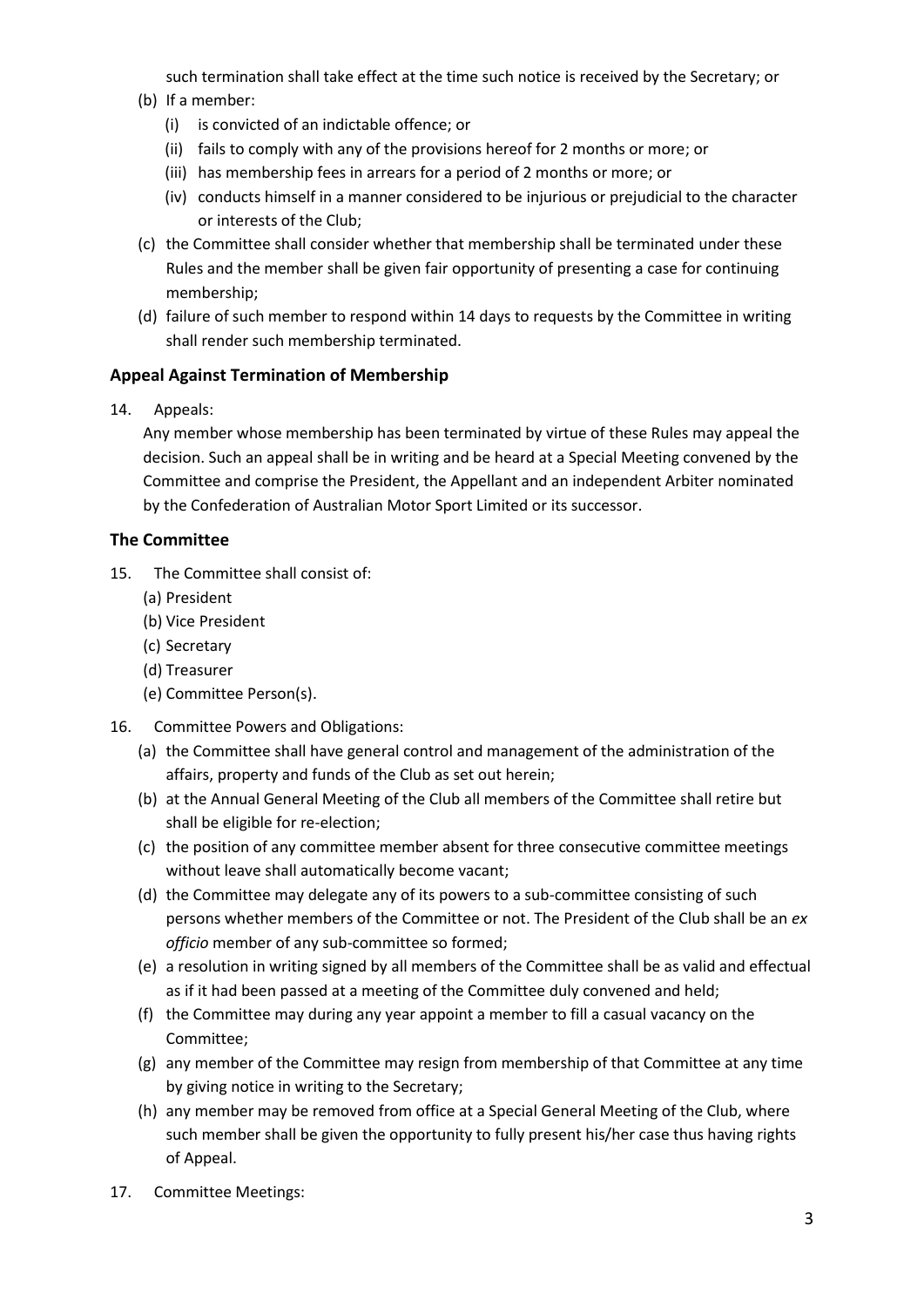- (a) meetings shall be conducted at least nine times a year on the third Tuesday of each month or as otherwise agreed;
- (b) the quorum at all Meetings shall be five Committee members;
- (c) the President, in consultation with the Committee, may adjourn any Meeting from time to time, providing that unfinished business only is transacted at any subsequent resumption.

#### **Proceedings at General Meetings**

- 18. At every General Meeting:
	- (a) the President shall preside as Chairperson unless absent; or
	- (b) the President may nominate the Vice President or a Committee member to preside;
	- (c) every matter or resolution shall be decided by a majority of votes of financial members;
	- (d) in the event of equality of votes, the Chairperson shall have casting or second vote;
	- (e) voting can be by show of hands or if requested, by ballot;
	- (f) a member may vote by proxy, in writing, or by representative, such instrument or representative shall exercise only one vote for that absent member;
	- (g) such instruments shall be deposited with the Secretary prior to the commencement of any meeting or adjourned meeting where voting is proposed.

#### **Annual General Meeting**

- 19. The Annual General Meeting of the Club will:
	- (a) be held no later than  $31<sup>st</sup>$  day of August each year and upon a date and at a time and place to be fixed by the Committee;
	- (b) receive from the Committee a report and statement of accounts and balance sheet for the preceding financial year;
	- (c) fill the vacancies in the Committee of the Club;
	- (d) decide on any resolution that may be duly submitted to the Meeting for which due notice has been given and deal with any business allowed by these Rules at General Meetings.
- 20. Elections:
	- (a) all current financial members are invited to nominate for positions on the Committee;
	- (b) nominations from members to stand on the Committee shall be given 10 days prior to the commencement of the Annual General Meeting;
	- (c) should, at the commencement of the Annual General Meeting, there be insufficient nominations for any position, any two members may propose a member as a candidate for the Committee from the floor of the meeting;
	- (d) all nominees shall be announced prior to the commencement of voting for that position on the Committee at the Annual General Meeting;
	- (e) if two or more candidates are nominated, then all other members present at the Annual General Meeting shall, if necessary, cast votes to elect that committee person.

#### **Special General Meeting**

- 21. Special General Meeting:
	- (a) the Committee may at any time for any special purpose direct the Secretary to call a Special General Meeting;
	- (b) the Committee shall upon the requisition in writing from any ten members stating the purpose from which the meeting is to be held direct the Secretary to call a Special General Meeting;
	- (c) all members shall be notified of the date, time and place of any Special General Meeting not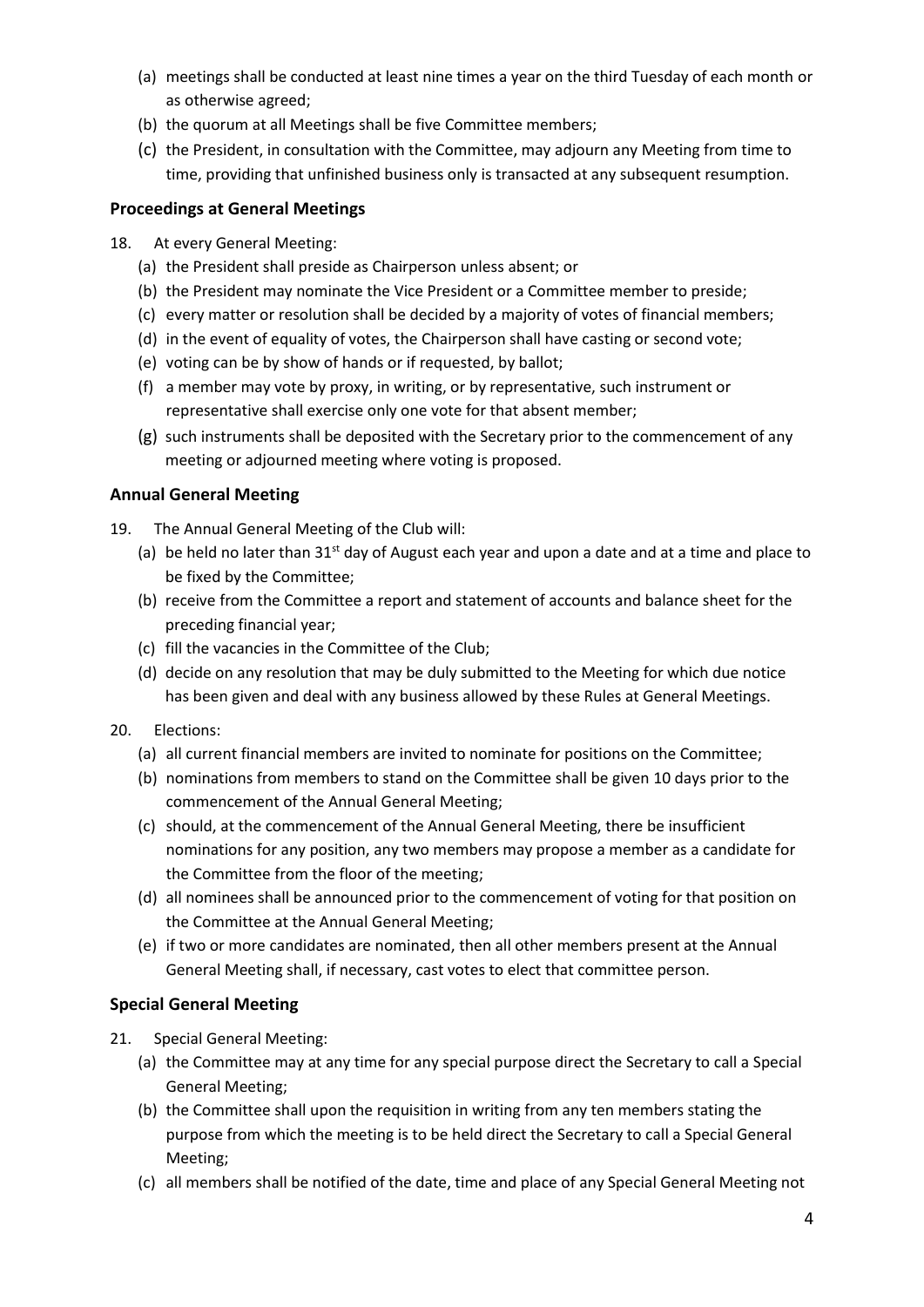less than fourteen days before the day of such meeting;

(d) a resolution is a special resolution if it is passed by a majority of not less than three-quarters of such members entitled under the Rules of the Club to vote as may be present in person at a general meeting of which notice specifying the intention to propose the resolution as a special resolution was given in accordance with those Rules.

## **Quorums**

- 22. Quorums:
	- (a) The quorum at a General Meeting is ten financial members;
	- (b) At any meeting if a stipulated quorum is not reached within half an hour of the meetings appointed commencement, such meetings shall lapse;
	- (c) In any other case it shall stand adjourned to the same day, place and time the following week, or at a time and venue as the Committee sees fit.

#### **Minutes**

- 23. Minutes of Meetings:
	- (a) the Secretary shall cause full and accurate Minutes of resolutions and other proceedings of every Committee Meeting and General Meeting of the Club to be retained in digital or written form and available for inspection at all reasonable times by any financial member;
	- (b) the Minutes of every meeting shall be tabled at the next succeeding meeting for confirmation by the Committee.

## **Funds and Accounting Records**

- 24. Income:
	- (a) the income and property of the Club whence so ever derived shall be used and applied solely in promotion of the objects and in the exercise of the powers of the Club as set forth in this constitution and no portion thereof shall be paid or transferred directly by way of dividend or bonus or otherwise to the members of the Club;
	- (b) nothing herein contained shall prevent the payment in good faith of remuneration to any officers or servants of the Club or any other person whether a member of the Club or not for the carrying out or giving effect to any of the objects or powers referred to these Rules.
- 25. Accounting Records:
	- (a) the funds of the Club shall be banked in the name of the Club with such banking institution as the committee may from time to time determine;
	- (b) cheques and electronic funds transfer upon a bank account of the Club shall be authorised by any two of the President, Vice President, Secretary or Treasurer, or any Committee Member to whom the Committee has delegated authority.
	- (c) the financial year of the Club shall end on the  $30<sup>th</sup>$  day of June in each year to which date the accounts of the Club shall be balanced;
	- (d) proper accounting records shall be kept by the Treasurer in written or digital form;
	- (e) as soon as practicable at the close of the financial year the Treasurer shall prepare a statement of the Club's income, expenditure, assets, liabilities for the financial year just ended;
	- (f) audit of the statements is not required provided the Club retains its exemption under section 24(1B) of the Act; or
	- (g) an audit is otherwise required by a vote of members at a General Meeting.